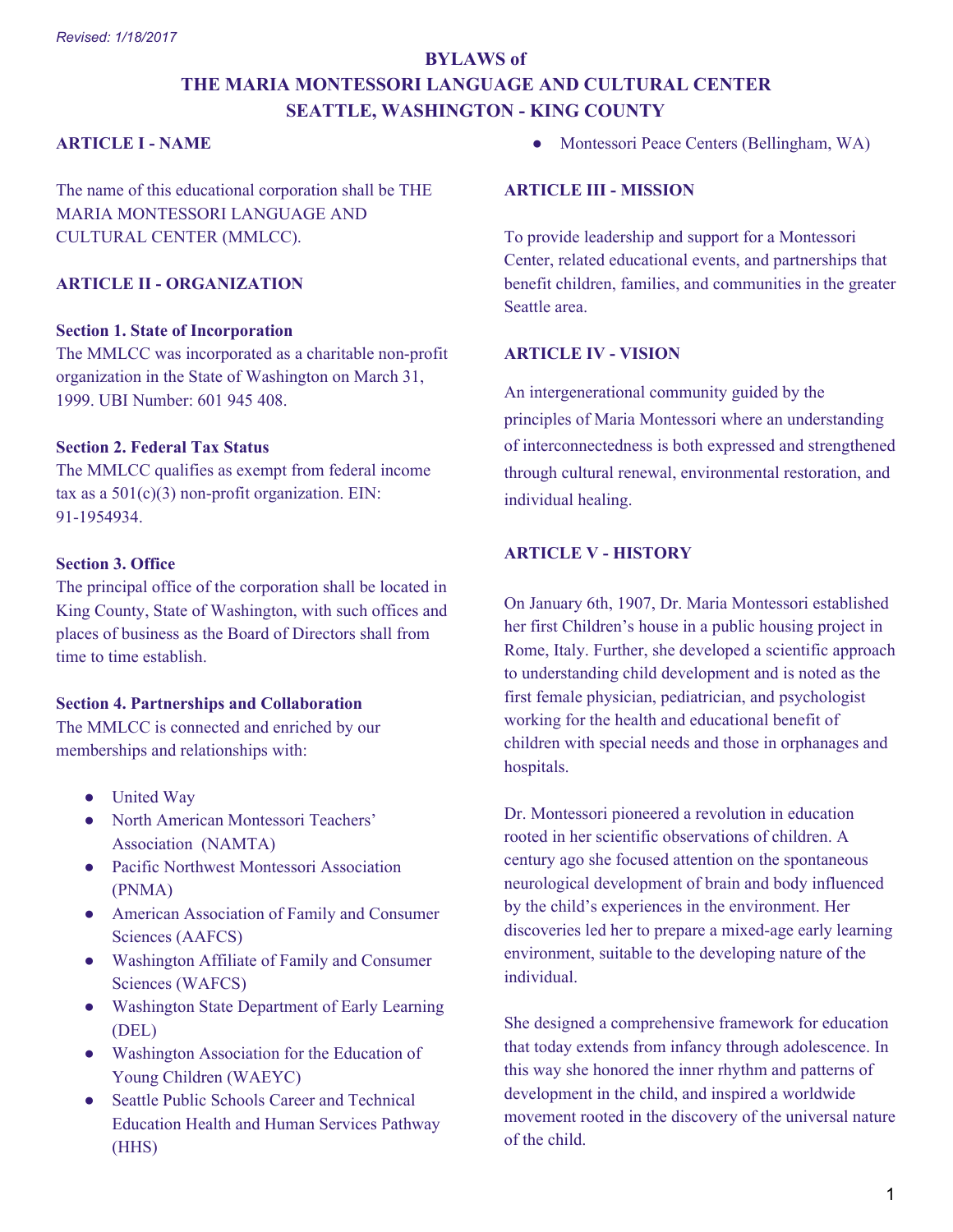The Montessori educational system came to the United States in 1959, and the MMLCC has been in place since 1999.

# **ARTICLE VI - PURPOSES**

## **Section 1. Children**

- (a) To maximize childrens' learning and success through the lens of Dr. Maria Montessori's teaching and research.
- (b) To foster the self development of children.
- (c) To prepare children through adolescence for functional and economic independence.

# **Section 2. Family**

(d) To promote an intergenerational community of support and mentoring for parents, caregivers, and families.

# **Section 3. Program**

- (e) To empower others to be aware, thoughtful, resilient, and capable of addressing complex issues of our time through the principles of Montessori education.
- (f) To achieve and demonstrate an innovative model Montessori environment that guides children and young adults to become independent, capable and confident in practical life and daily living.
- (g) To explore the areas of learning: practical life (e.g. home living, nutrition, and relationships), sensorial (e.g. touch, sight, sound), dual language (e.g. Chinese, Spanish), math (e.g. metric system), science (e.g. scientific literacy, STEM), and cultural subjects (e.g. geography, history, the arts).
- (h) To promote healthy and peaceful living skills through social-emotional learning, and compassionate communication.
- (i) To experience nature and outdoor environments.
- (j) To value diversity through language and culture.
- (k) To encourage behaviors that are collaborative, cooperative, and harmonious.

#### **Section 4. Partnerships & Collaboration**

(l) To partner with organizations, associations, and agencies with whom we share mutual goals.

- (m) To promote connection and collaboration with Early Learning communities.
- (n) To provide professional development opportunities.
- (o) To enhance and support international Montessori programs.
- (p) To secure grants and sponsorships for program development, outreach, and growth.

# **ARTICLE VII - BOARD OF DIRECTORS, OFFICERS, AND COMMITTEES**

# **Section 1. Board of Directors**

- (a) The affairs of this corporation shall be conducted by a Board of Directors.
- (b) The Board of Directors shall consist of at least seven (7) and not more than eleven (11) members.
- (c) Directors shall be elected by a vote of the current Board of Directors. Directors shall attend board meetings and serve for a term of two (2) years.
- (d) Vacancies in the Board of Directors shall be filled by a vote of the majority of the remaining Directors. At the expiration of his or her term, any Director MAY be re-elected for an additional term.
- (e) There will be a minimum of two board meetings annually, which shall include a financial report. Additional meetings may be called by the President.
- (f) A simple majority of the Board of Directors shall constitute a quorum for the transaction of business. By unanimous decision, the board can approve decisions without a meeting.
- (g) Directors shall receive no compensation for their services as Board Members.
- (h) Conflict of Interest: No Board Member may vote on a matter coming before that body in which he or she has a direct financial interest. Immediately upon becoming aware that such a conflict may exist, a Board Member must disclose the existence of the potential conflict to the remaining Board Members and withdraw from further deliberation on the issue. Any such disclosure and withdrawal shall be fully documented in the organization minutes.